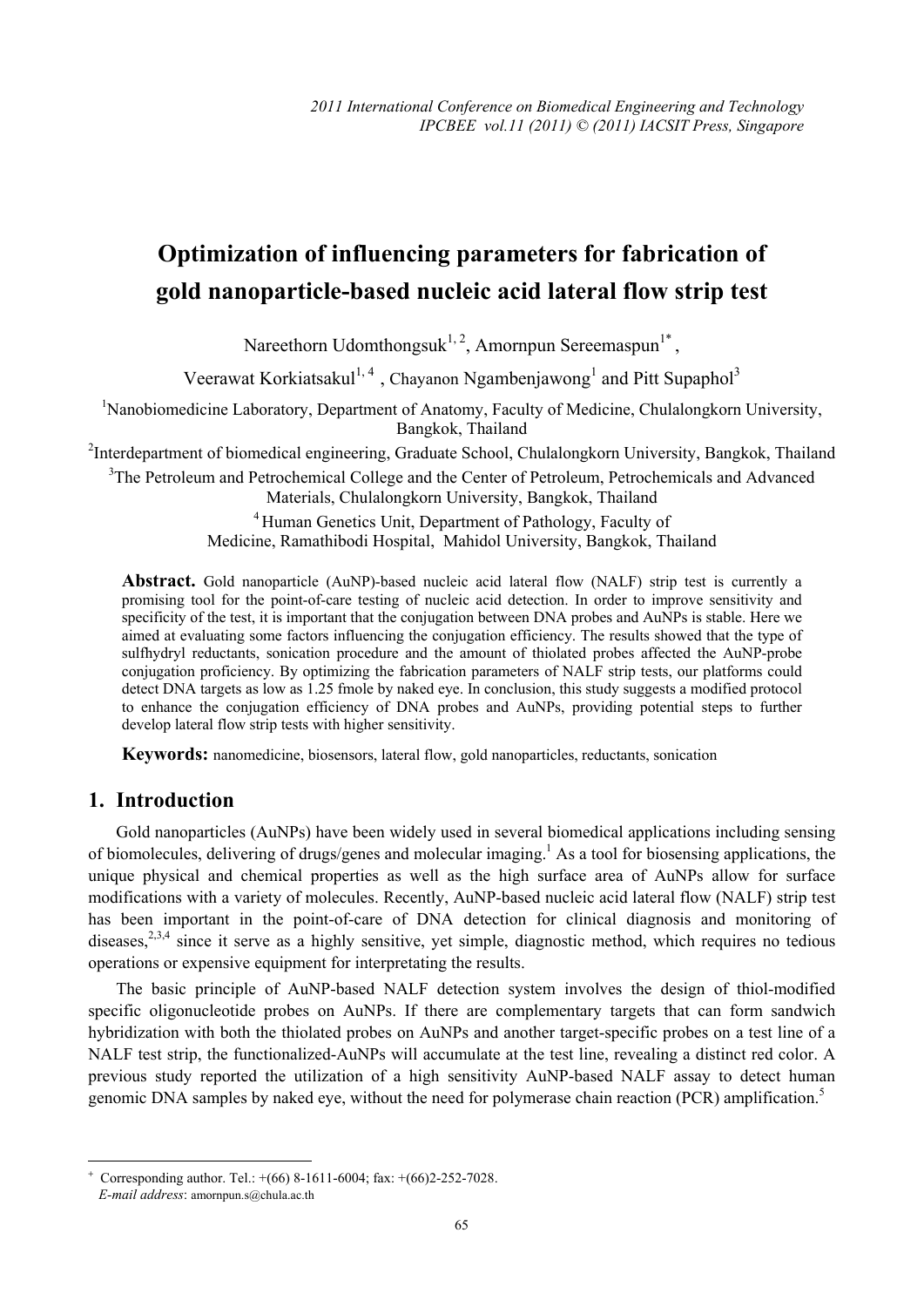Nonetheless, sensitivity and specificity of the test strips depend on the target-probe hybridization process. The stringency of a buffer system is one of the key determinants of the test result. Changes in ionic concentration in the buffer system can cause AuNP aggregation and non-specific binding of the nucleic acids. Here in this study, we aimed at improving the processes of AuNP-thiolated DNA probe conjugation

to optimize the conditions at which the probes are best stabilized on AuNPs. Our findings suggest an alternate cost-effective protocol for the establishment of a high sensitivity NALF test strip.

# 2. Materials and methods

#### 2.1. Materials

The experimental probe sequences were 5' GGT AAA GAT TTA TTG CTC GGT TTT TTT TTT- $(CH_2)_3$ -(Thiol) 3' [probe#1 : detection probes], 5' GCA CTT GGT GTA GCA ATT AAT GCT G- $(CH_2)_3$ -(Thiol) 3' [probe#2 : detection probes], 5' (biotin)-GGC CAA GTT AAA CTC TAT GCT GAC 3'[probe#3 : capture probes on the test line] and 5' CAG CAT TAA TTG CTA CAC CAA GTG C-(biotin) 3' [probe#4 : complementary sequence with probe#2 on the control line]. Synthetic target sequence was 5' AGC AGC ATT AAT TGC TAC ACC AAG TGC TCC TTA AGT CAG CAT AGA GTT TAA CTT GGC CGA 3'. All reagents were prepared with Milli-O water ( $> 18$  M $\Omega$ ).

#### 2.2. Gold nanoparticles synthesis

Gold nanoparticles (AuNPs) were synthesized by adding 0.94 mL of 38.8 mM trisodium citrate dihydrate (Na<sub>3</sub>C<sub>6</sub>H<sub>5</sub>O<sub>7</sub> 2H<sub>2</sub>O) in 25.0 mL of boiling 0.02%w/v hydrogen tetrachologurate (III) trihydrate (HAuCl<sub>4</sub> · 3H<sub>2</sub>O) in Milli Q water under vigorous stirring. The solution turned deep-red within 2 min after which it was boiled for additional 15 min and then stored at  $4^{\circ}$ C away from light. The AuNPs were characterized by UV/Vis spectroscopy (Beckman coulter DU ® 800; maximum absorption at 520 nm) and transmission electron microscope (TEM; HITACHI Model H-7650 : 100 kV). Their absorption spectrum and TEM micrograph are shown in Fig.1(A) and Fig.1(B) respectively.



Fig.1: Characterization of AuNPs with (A) UV/Vis spectroscopy and (B) TEM (20-25 nm).

## 2.3. Conjugation of thiolated probes on AuNPs

DL-dithiothreitol (DTT) and tris (2-carboxyethyl) phosphine hydrochloride (TCEP) were used separately as a sulfhydryl reductant to reduce the disulfide linkages of the probes to the thiol forms prior to being conjugated with AuNPs. The conjugation was done in a conventional way as described in references<sup>6,7,8</sup> with a slight modification. Briefly, 100  $\mu$ M of probe#1 (in its as-recieved form) were reduced with DTT. The probes had been purified with a NAP-5 column, prior to being added to AuNPs. They were finally incubated overnight under a gentle shaking. After the incubation, the shaking was continued while a salting buffer was periodically added once in every 8 h to obtain a final NaCl concentration of 0.7 M. After the first and the last 3 times of the salting additions, the conjugates were sonicated for 10 s. The final solution was centrifuged at 12,000 rpm at  $4^{\circ}$ C for 15 min and the sediment (AuNPs-probes) was washed with a washing buffer twice.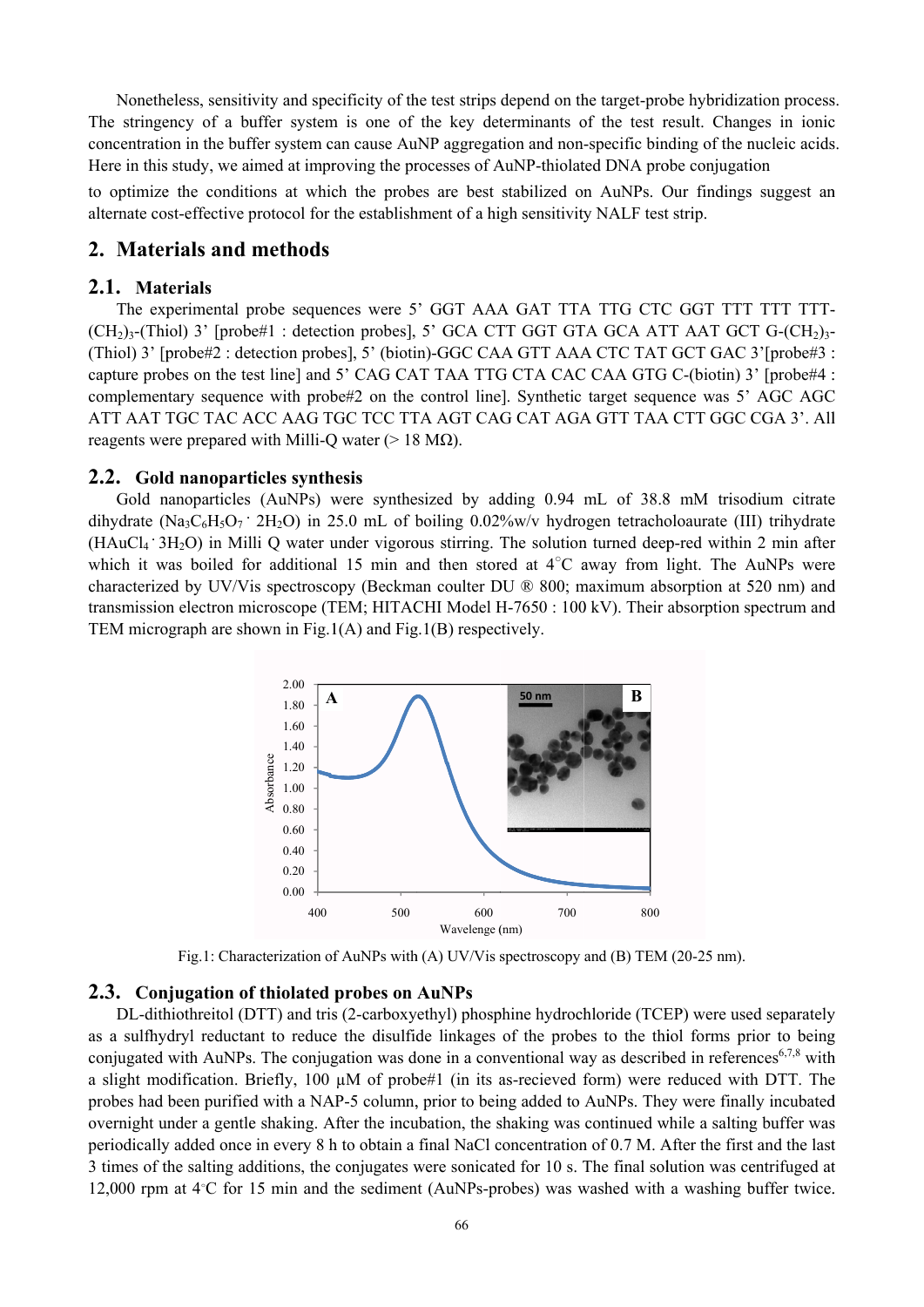The supernatants (excess thiolated probes) from all three centrifugations were analyzed by UV/Vis spectroscopy and the results were used to calculate for the percentage of probe loss (i.e.,  $\%$  probe loss =  $[OD<sub>260nm</sub> x 33 ng/µL x Volumn (µL)]/initial thiolated probes (ng) x 100). The functionalized AuNPs were$ stored at 4 $\degree$ C. For the TCEP treatment, the procedure was similar to the mentioned DTT protocol. TCEP was added at a final concentration of 0.1 mM and no column purification was needed.

## **3. Results and Discussion**

Table 1 : Experimental protocols studying the effects of reductants and sonication on the conjugation of thiolated probes on AuNPs.

|                                                  | <b>Experimental conditions</b> | <b>Results</b>            |                   |              |                                         |
|--------------------------------------------------|--------------------------------|---------------------------|-------------------|--------------|-----------------------------------------|
| <b>Amount of</b><br>thiolated probes*<br>(nmole) | 100 ppm AuNPs<br>$(\mu l)$     | <b>Type of reductants</b> | <b>Sonication</b> | % Probe loss | Average<br>half-life** (min)<br>$(n=2)$ |
| 1.6                                              | 400                            | <b>DTT</b>                | Yes               | 86.72        | 16                                      |
| 1.6                                              | 400                            | <b>DTT</b>                | No                | 84.80        | 8.75                                    |
| 1.6                                              | 400                            | <b>TCEP</b>               | Yes               | 97.45        | 11.25                                   |
| 1.6                                              | 400                            | <b>TCEP</b>               | No                | 98.08        | 7.5                                     |
| 0.8                                              | 200                            | $\overline{\phantom{a}}$  | Yes               | 68.80        | N/A                                     |
| 0.8                                              | 200                            |                           | No                | 70.59        | 7.5                                     |

(\* The thiolated probes used in this step is probe#1 and, \*\* Half-life : The time duration taken for half of complete AuNP aggregration)

#### **3.1. Effect of reductants on conjugation efficiency**

Results from Table 1 indicate that all of the DTT-treated groups had the % probe loss values lower than those of the TCEP-treated groups. Although the use of TCEP has many advantages, $\degree$  our study revealed that the DTT-treated groups have higher conjugation efficiency. The purification of the DTT-treated probes with the NAP-5 column removes the thiolated protecting caps, which may, otherwise, compete with the activated thiolated probes for the covalent adsorption on the AuNP surface as shown below.

 3'oligo-(CH2)3-**S-S**-(CH2)3-OH + DTT/TCEP Æ 3'oligo-(CH2)3-**SH + HS**-(CH2)3-OH [Unactivate disulfide probes] [Reductant] [Activated thiolated probes] [Thiolated protecting caps]

$$
\overbrace{\qquad \qquad }
$$

#### "Competitive adsorption on AuNPs"

#### **3.2. Effect of sonication on conjugation efficiency**



Fig. 2 : Deconjugation profiles after DTT treatment of the conjugates.

The stability of the conjugated probes was studied by using DTT as a deconjugating agent. Different conjugated probe samples were treated with DTT (at the final concentration of 10 mM) and incubated at 40°C throughout the experiment. A small portion of each sample was taken out every 5 min and analyzed for an increase in the absorbance at 675 nm. Since an increase in the agglomeration of AuNPs will shift the maximum absorbance wavelength from 520 nm to the range between 600-700 nm, the absorbance at 675 nm was chosen as a reference in this study. The measured absorbance at 675 nm was then plotted against time,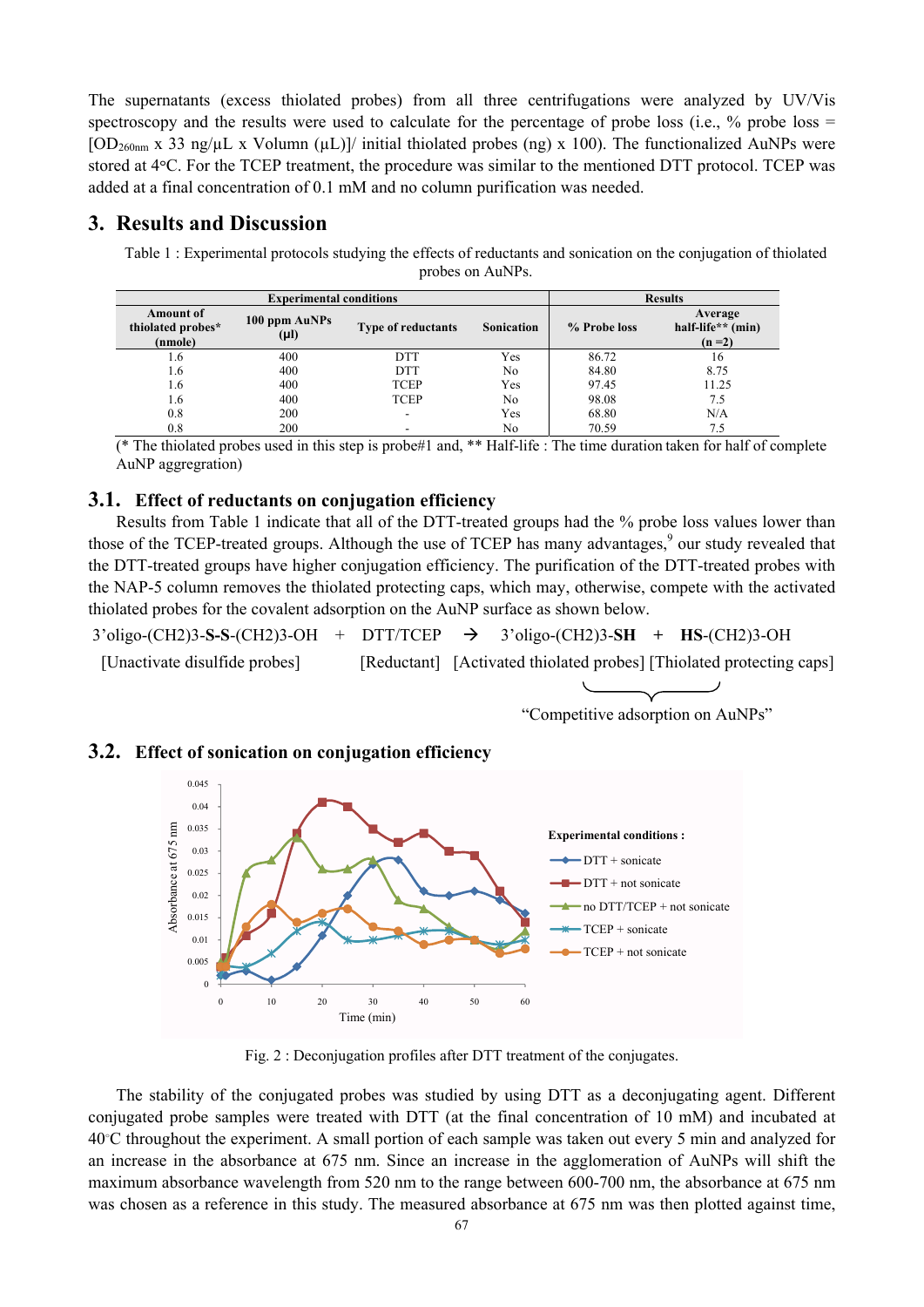as shown in the deconjugation profiles of Fig. 2. From the deconjugation profiles, the initial rise in absorbance is due to the increased aggregation of AuNPs, after which the absorbance decreases when the aggregated AuNP precipitate, leaving a relatively more transparent solution.<sup>10</sup> The extent of stability could be obtained by examining the half-life values of each group. Based on the results shown in Table 1 and Fig. 2, half-lives of the sonication groups (16 and 11.25 min for DTT- and TCEP-treated groups, respectively) were greater than those of the non-sonication ones (8.75 and 7.5 min for DTT- and TCEP-treated groups, respectively). This indicates that sonication increases the stability of the conjugation process. As described in a previous work, ${}^{8}$  the sonication reduces undesirable electrostatic force and physical adsorption from bases of thiolated probes on AuNP surface, which would, otherwise, decrease the sensitivity of the system. When there is less adsorption of the base groups of the probes, more area of AuNP surface is available for a stronger covalent adsorption with the thiolated groups of the probes.<sup>8</sup> Such covalent adsorption is more stable than electrostatic force and physical adsorption, so it is more desirable.

## **3.3. Validation of thiolated probe quantity**

|                                                  | <b>Experimental conditions</b> |                   | <b>Results</b> |                                                             |                                 |  |
|--------------------------------------------------|--------------------------------|-------------------|----------------|-------------------------------------------------------------|---------------------------------|--|
| <b>Amount of</b><br>thiolated probes*<br>(nmole) | <b>Type of reductants</b>      | <b>Sonication</b> | % Probe loss   | <b>Amount of conjugated</b><br>probes on AuNPs $(ng/\mu l)$ | Color after<br><b>DTT</b> added |  |
| 1.0                                              | <b>DTT</b>                     | Yes               | 83.05          | $6.18 \pm 1.17$                                             | Red                             |  |
| 0.8                                              | <b>DTT</b>                     | Yes               | 89.48          | $4.35 \pm 0.30$                                             | Red                             |  |
| 0.5                                              | <b>DTT</b>                     | Yes               | 76.52          | $4.68 \pm 0.40$                                             | Red                             |  |
| 0.3                                              | <b>DTT</b>                     | Yes               | 71.43          | $4.64 \pm 0.31$                                             | Purple                          |  |
| 0.1                                              | <b>DTT</b>                     | Yes               | 45.26          | $2.76 \pm 0.19$                                             | Purple                          |  |

Table 2 : Effect of amount of thiolated probes on AuNP conjugation.

(\* The thiolated probes used in this step is probe#1.)



Fig. 3 : (A) Change in the color of conjugates after adding DTT. (B) Positive results of lateral flow test strip with DNA targets at (I) 125 fmole, (II) 12.5 fmole and (III) 1.25 fmole (TL = Test line,  $CL =$  Control line).

The conjugated gold colloid was dispersed in 10 mM phosphate buffer and 150 nM NaCl as the final buffer. After adding DTT (at the final concentration of 10 mM) to the conjugates at  $40^{\circ}$ C, the 0.1 and 0.3 nmole samples suddenly turned from red to purple (Table 2 and Fig. 3(A)). This suggests that these 2 conditions had too few thiolated probes to reach a proper AuNP stability. After complete aggregation of the conjugates, centrifugation was later performed in order to detect free thiolated probes in the supernatant. The % probe loss values were calculated and summarized in Table 2. Results showed that the % probe loss values were in accordance with the amounts of thiolated probes used in this study. Moreover, the amounts of conjugated probes on AuNP surface are very similar among the 0.3, 0.5, 0.8 nmole samples, whereas the change in the color of AuNPs, as seen by naked eye, was observed at 0.3 nmole. Therefore, this experiment indicates that the optimal quantity for thiolated probe conjugation on AuNPs (20-25-nm size) is approximately 0.5-0.8 nmole.

## **3.4. Detection of synthetic DNA targets with lateral flow strip test**

We used another set of probes (probe#2, 3 and 4) to fabricate the lateral flow test strips, according to the method previously described by Mao *et al.* (2009).<sup>5</sup> Synthetic DNA targets at different concentrations were tested on a lateral flow platform in order to evaluate the sensitivity of the detection limit. The outcome